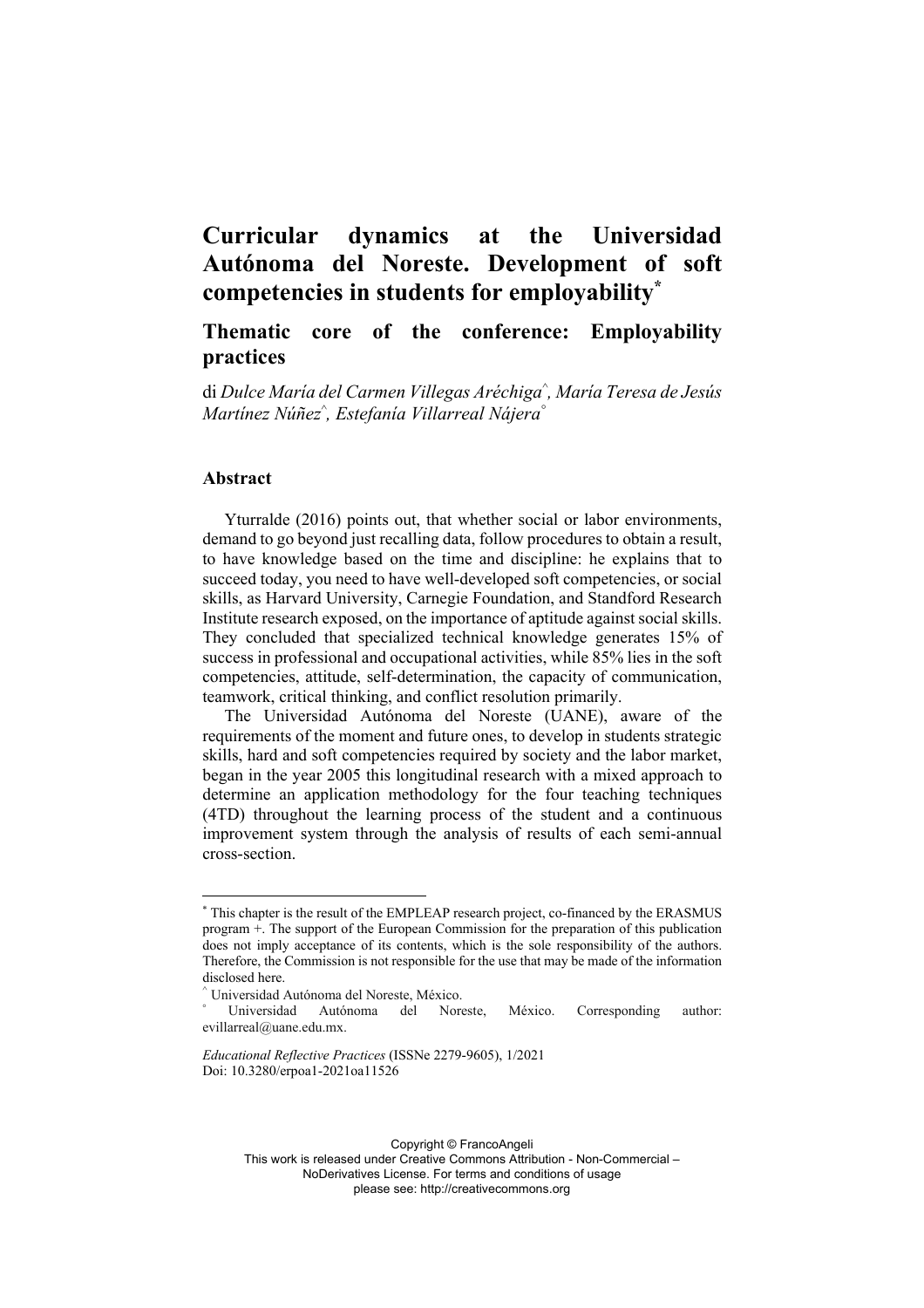Application of the 4TD strengthens UANE's educational model, which focuses on the construction of learning for life and work. It encourages student's learning by relating the curricular objectives with problematic situations of the professional practice and also promoting constructive social interaction among members of work teams, through Problem-Based Learning (PBL), Project-Oriented Learning (POL), Case Method (CM) and Collaborative Learning (CL).

In the Students' Self-Evaluation of both semesters in 2018 and the first semester of 2019, students expressed that applicating the 4TD strengthened their cognitive and social skills. All our university campuses are qualified above 8 in the 4TDscale, which implies strength. It is also an excellent indicator of the teaching performance on developing the students' abilities, which gives relevance to the project.

In 2018 the student satisfaction level of all UANE was 97% very satisfied with the application of the four teaching techniques, in general. In the 1st semester of 2019, students expressed 99% being very satisfied with the implementation of 4TD, the level of employability of our students is 70%.

This project benefits the teachers with continuous training in the 4TD application, strengthens their teaching practice, and has an impact on the formation commitment to students to cover all current requirements. The project is sustainable over time, given the interest of the UANE in academic quality that sustains the student formation according to our institution Mission of: "Create opportunities to develop exemplary people, committed to their future."

**Keywords:** soft competencies, active methods, four teaching techniques, students' satisfaction, implementation process

*First submission:* 19/11/2020*, accepted:* 27/11/2020 *Available online:* 27/04/2021

#### **Introduction**

Nowadays, it is imperative to have soft competencies, since it has been proven that 15% of success in professional and work activities is generated by specialized technical knowledge, while 85% lies in soft competencies or social skills (Yturralde, 2016).

The Universidad Autónoma del Noreste, (UANE), being aware of these requirements, began this longitudinal research in 2005 to verify the development of students in hard and soft competencies through the application of active teaching methods throughout the student's educational

#### *108*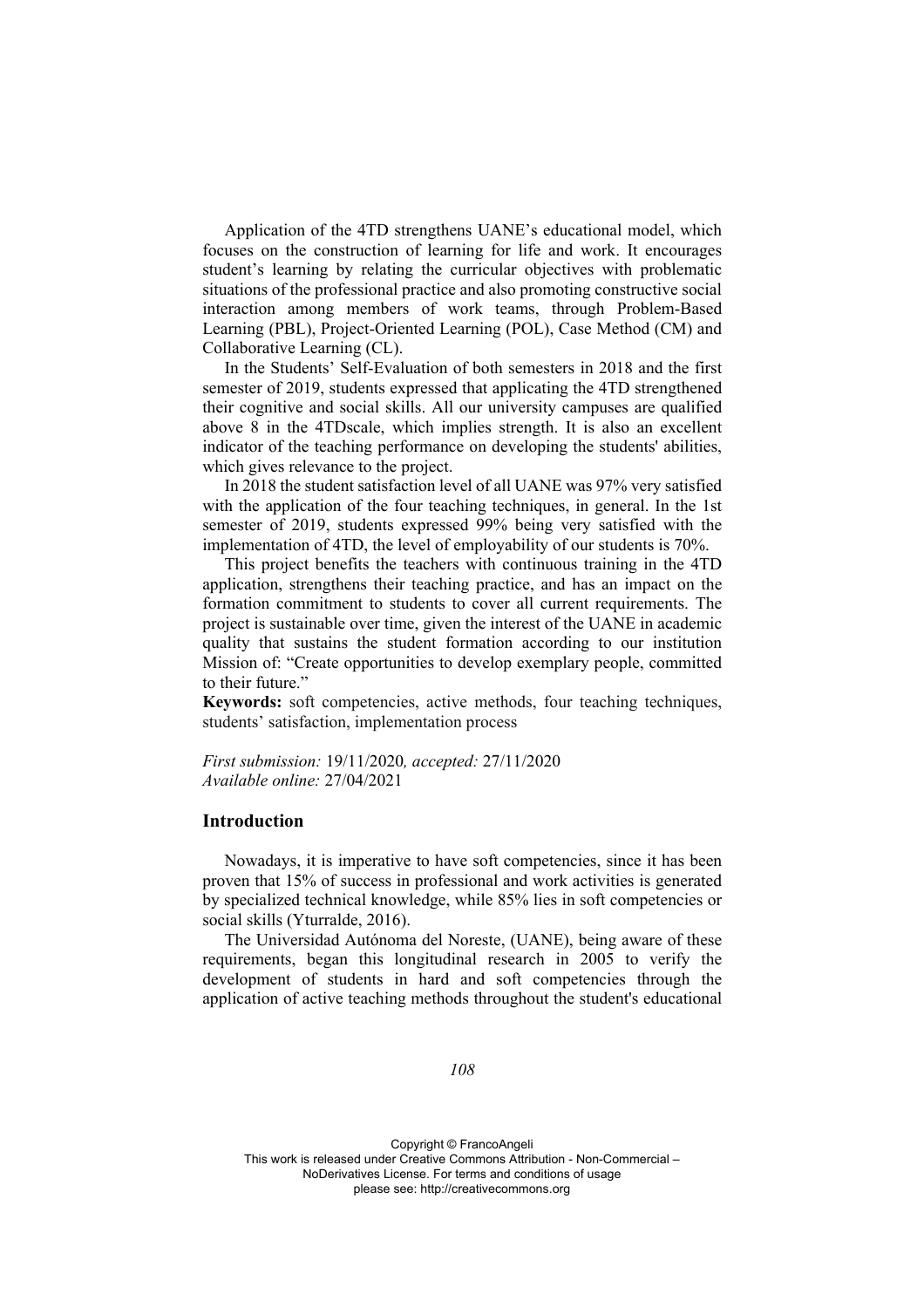process, and to generate a continuous improvement process through the analysis of results of each semester cross-section.

# **Theoretical Framework**

Villalobos and Melo (2009) argue that globalization requires that universities be the pillars of scientific, economic, cultural, and social progress, with the responsibility of training and preparing autonomous professionals, flexible in thinking and with the capacity to adapt to changing situations in a globalized society, which for Freire, M., Teijeiro, M. and Blazquez, F. (n.d.) implies training professionals with competencies related to versatility, personal skills, and high adaptability to change.

Internationalization, globalization, competitiveness and continuous innovations force organizations to require professionals with flexibility and adaptability to technological, market and organizational changes, as well as the ones in society values, therefore it is needed with multifunctional, global and comprehensive training (Tippelt and Lindemann, 2001).

Tippelt and Lindemann (2001) argue that educational institutions currently require enabling their teachers in the application of active methodologies for the learning teaching process that develop hard and soft competencies in students, according with the current labor and social requirements. In addition, active methodologies, are versatile and flexible to adapt to the continuous changes in professional needs.

The specialized technical knowledge required for job performance is called Hard Competencies, which, according to Yturralde (2016) are developed through academic education, training, and the exercise of the profession.

On the other hand, he explains that soft-skills, called soft competencies, Social Competencies, or People Skills, are intra-personal and inter-personal skills. They are positively-oriented attitudes towards social relationships, besides integrating critical and systemic thinking, ethics, adaptation to change, and resilience.

Yturralde (2016) points out that Nick HM van Dam in his work "The 4th Industrial Revolution & the Future of Jobs", specifies the following ten skills to be required from 2020 onwards:

- solving complex problems;
- critical thinking;
- creativity;
- leadership / people management;
- teamwork / coordination with others;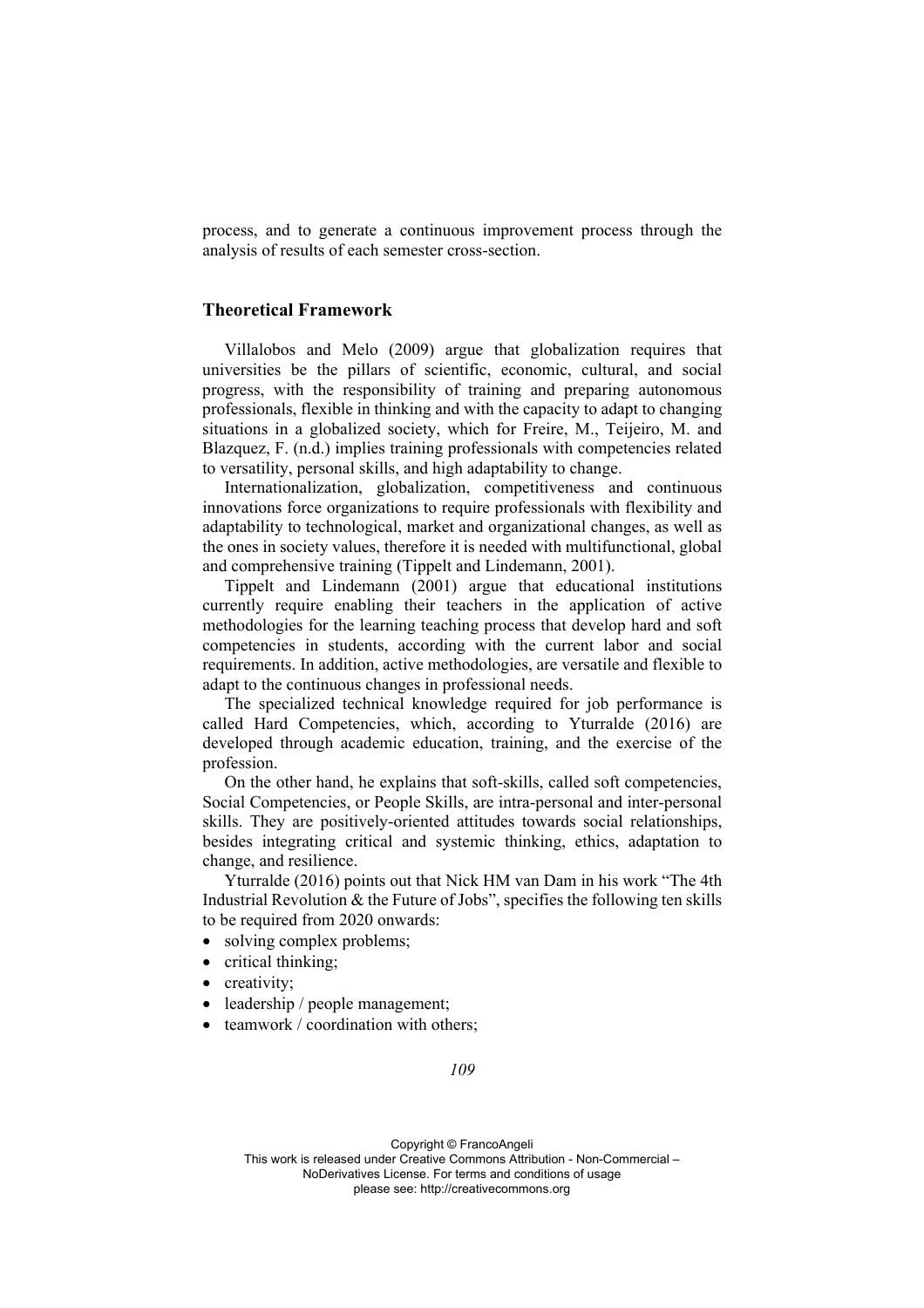- emotional intelligence;
- criterion and decision making;
- service orientation;
- negotiation skills;
- cognitive flexibility.

This relates to the approach that professional success at work depends on approximately 15% hard and 85% soft skills (Matus & Gutierrez, 2016 cited by Galván, 2016).

Farfan (n.d.) comments that, in 2014, the consulting firm Lee Hecht Harrison-DBM Peru published the study "Perceptual Gaps Between Employers and (University) Students on Entering the Labor Market in Peru"; where one of the critical findings was that, from the standpoint of companies, students do not have the soft competencies necessary for the position, thus becoming an obstacle to employability.

In Mexico, the OECD (2019) argues that according to their investigations about the employers' perception of the level of skills development in graduates, their findings state that every four out of five employers have trouble recruiting staff for their vacancies and Manpower Group (2017) considers that it is due to the following reasons: lack of experience, nonviable wage expectations, lack of technical preparation and professional skills.

Moreover, the 2014, Development Research Center (CIDAC) survey identified in higher education students, incompetences in written and oral communication in Spanish and English. Employers identified notable problems in graduates in information synthesis, logical reasoning, responsibility and proactivity.

In this CIDAC survey (2014) human resources managers at a national level, identified the following competencies as very important and lacking in interviewees: basic knowledge on equipment and machinery use, project management, negotiating capacity and conflict resolution.

Companies in Mexico assign significant value to soft competencies (7 out of ten manifest it).

From this perspective, he concludes that this problem is because the educational system does not consider the development of these competencies in its curricular structure, nor does the teaching methodology of teachers promote them in the teaching-learning process. He argues that it is imperative to develop "soft" companies in university students through implementing creative teaching strategies.

# *110*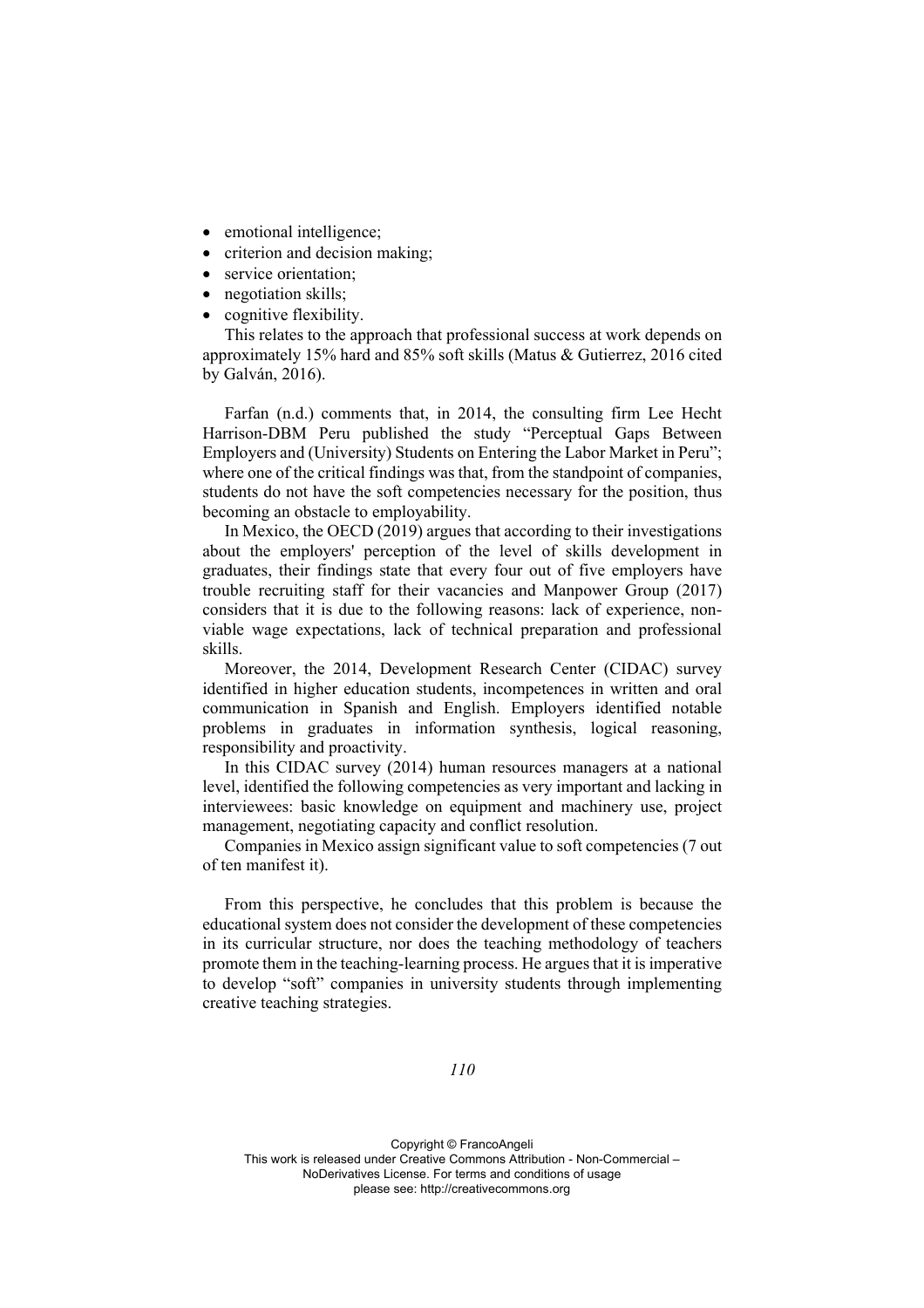Martínez, Cegarra y Rubio (2012) as noted by Matus y Gutiérrez (2016, quoted in Galván, 2016) consider that, in order to enable hard and soft competencies in higher education students, teachers need to be trained in active teaching methods to be facilitators in building knowledge and develop soft competencies, through the participation and involvement of students with learning activities in which they present problematic and complex scenarios to be solved as presented in the field of work, either through projects, case analysis, which promote to be autonomous, in collaboration with others, to discuss possible solutions to the problem being studied and to focus with critical thinking on the solution of the problem.

Likewise, the ILO (2014), raises the urgent need to find innovative ways of teaching to develop these skills in the training process and presents the following elements for consideration:

- 1. design of curricular programs whose construction and transformation occur through dialogue and joint work with employers to align training with business needs and current reality. Training teachers in active teaching techniques to solve real work situations. UANE belongs to the Board of the Universidad Empresa Association of the Confederation of Mexican Republic (COPARMEX) where the professional requirements of employers are obtained firsthand to ensure the relevance of the educational programs we offer;
- 2. applying active methods focused on learning to develop practical skills required in the real world in students. At UANE we have the 4TDs that respond to this requirement;
- 3. generating mentoring programs to link students with professionals who guide them over the world of work, explain them what it means to work in the formal sector and the opportunity to practice communication skills. The tutoring program is recently initiated at the University with the purpose of supporting students, through personalized accompaniment, throughout the student's formative path to follow academic performance, prevent school difficulties and guide him on work habits and study in a responsible manner;
- 4. applying interactive teaching with exercises that provide opportunities for experience, practice, consolidation, and reflection by the students;
- 5. creating relationships with companies to provide internships or professional practice to have work experience in a real work environment. At UANE we have PP as a requirement to graduate, supported by 174 agreements with companies to provide internships from January to June 2020;
- 6. simulating work environments in class; setting up companies and practice workshops.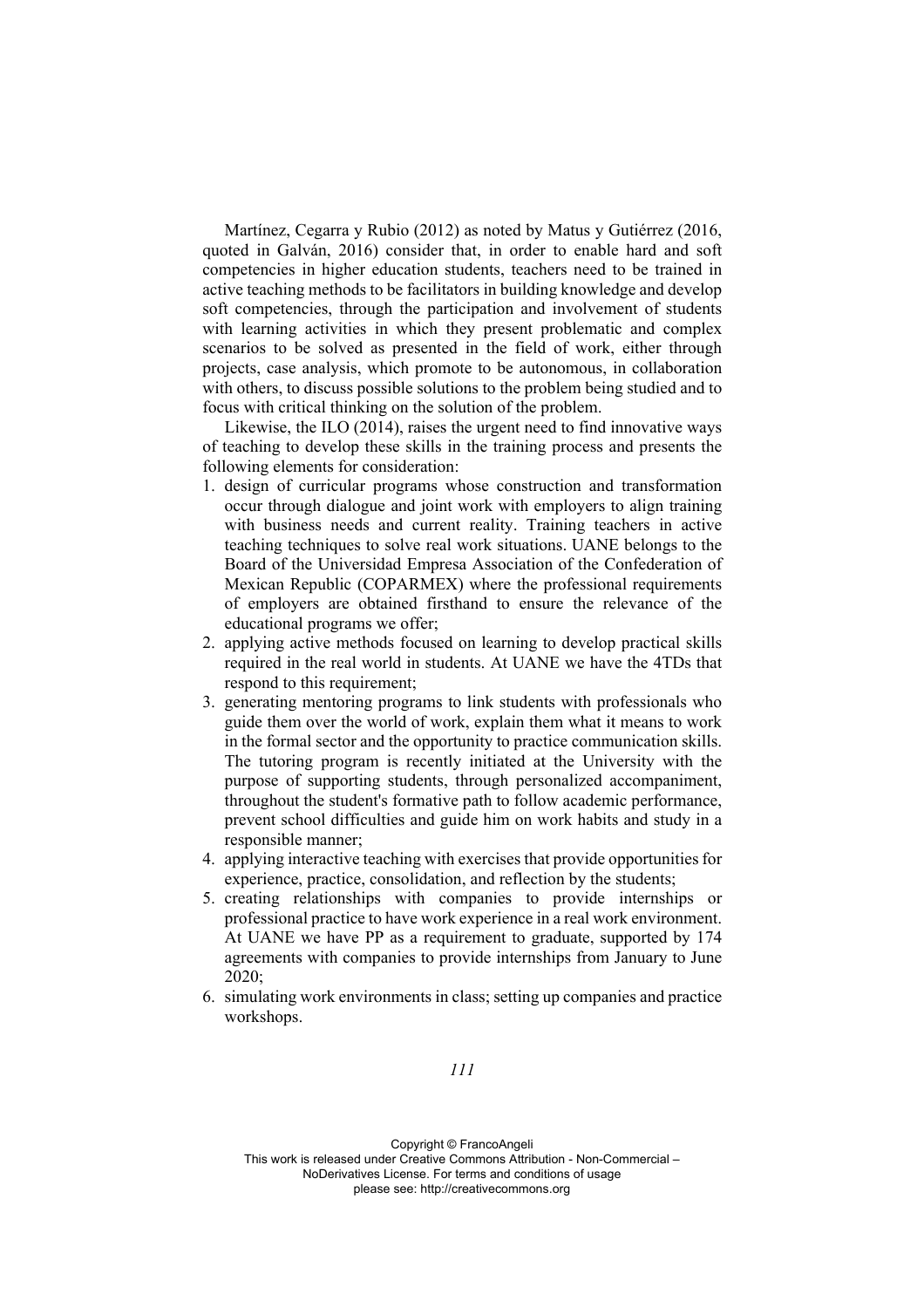Currently, there exist four active teaching techniques that promote the construction of knowledge, its practical application, the development of reflective, critical, and social skills:

Problem-Based Learning (PBL): Teaching technique integrated by a set of activities related to each other. It presents a problem to be solved related to professional practice. The problem is written using a scenario with little information, resembling what happens in a real job, to solve it the student must follow the technique's methodology (Lopes & Costa, 1996).

Case Analysis (CM): Teaching technique which presents a case in writing, which describes a difficult situation for a person, family, group, or company. Students work in small groups collaboratively to analyze, compare, and contrast possible solutions and make group decisions. The method focuses on the discussion of facts, through which participants examine, think, reflect, socialize, and apply knowledge when analyzing the information and making decisions to solve the case following the technique's methodology (Castro, n.d.).

Project Method (POL): Teaching technique which involves an interactive process between learning and the labor world, between the individual and the group. Throughout the entire process of the project, students continually reflect on their way of acting. This continual process of reflection differentiates the project method from the simple provision of a product. The final product is only one component of the project. The project is based on an idea to put it into practice. The project idea is investigated, commented, discussed, verified, decisions are made, and the implementation of the project idea is evaluated, always based on detailed and exact planning of the steps to follow. Its methodology develops research habilities, reflection, and discussion, through which the students build their knowledge, generating products or services according to the real needs of a client (Tippelt & Lindemann, 2001).

Collaborative Learning (AC): A teaching technique oriented to the development of interactive learning. It integrates students and involves them in common tasks, combining efforts, talents, and competencies, through activities and interactions aimed at achieving the goals established by consensus. Collaborative work develops the capacity to respect the individual opinions and contributions of group members, develops social skills, individual responsibility, and positive interdependence and negotiation capacity for better student performance in the professional field (Revelo-Sanchez, Collazos-Ordonez, & Jimenez-Toledo, 2017).

To carry out teaching with active methods, it is necessary to train the teacher in each of the techniques, to design and plan the subject's development according to the methodological guidelines of the teaching technique to be implemented in class. The result is stronger student's hard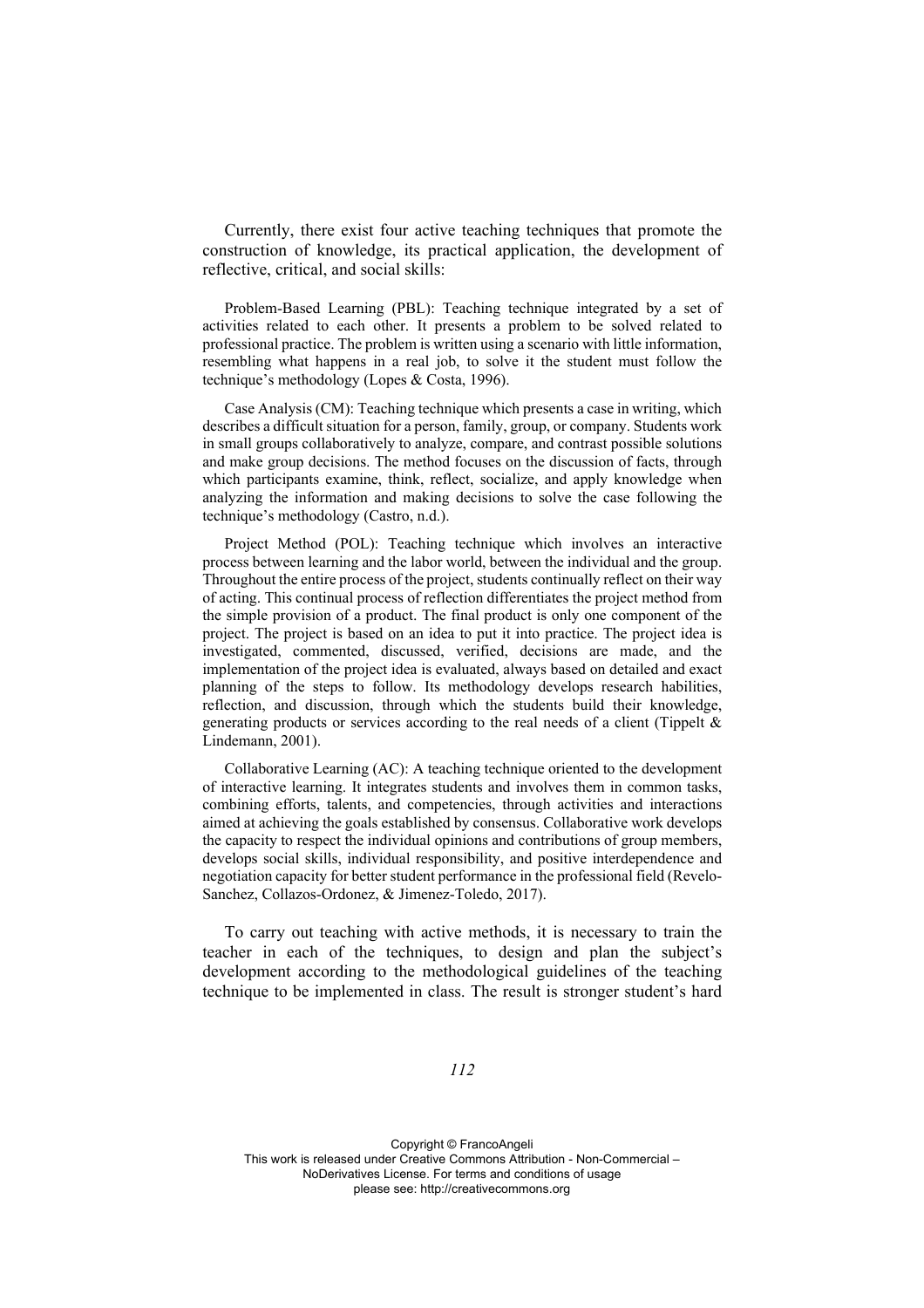theoretical knowledge skills and their practical application, such as soft competencies, which are a critical factor in employability.

# **Objectives**

# *Overall Objective*

To identify the level of satisfaction of undergraduate students in developing soft competencies through their participation in the teaching technique programmed in their training process for the school period of 2018 and the 1st semester of 2019 at the Universidad Autónoma del Noreste.

# *Specific Objectives*

To identify the number of academic plans, subjects, and teachers with teaching techniques (TT) in 2018, first and second semester of Bachelor's degree at UANE level.

To specify the distribution of the application of the 4TDs in 2018, first and second semester of Bachelor's degree at UANE level.

To determine the number of students who participated in the evaluation of the 4TD in 2018, first and second semesters of Bachelor's degree at the UANE level, and verify their level of satisfaction in applying the teaching technique.

To identify the number of academic plans, subjects, and teachers with teaching techniques (TT) in 2019, first semester of Bachelor's degree at UANE level.

To determine the number of students who participated in the evaluation of the 4TD in 2019, first semester of Bachelor's degree at the UANE level, and verify the level of student satisfaction in applying the teaching technique.

To specify the distribution of the application of 4TDs in 2019, first semester of Bachelor's degree at UANE level.

To identify the levels of satisfaction in the students' self-evaluation in the development of skills developed by the 4TDs in 2018 and the 1st semester of 2019 of Bachelor's degree at the UANE level.

# **Context**

UANE is a private institution of higher education, founded in 1974. It currently has more than 10,500 students, 42,000 graduates, and eight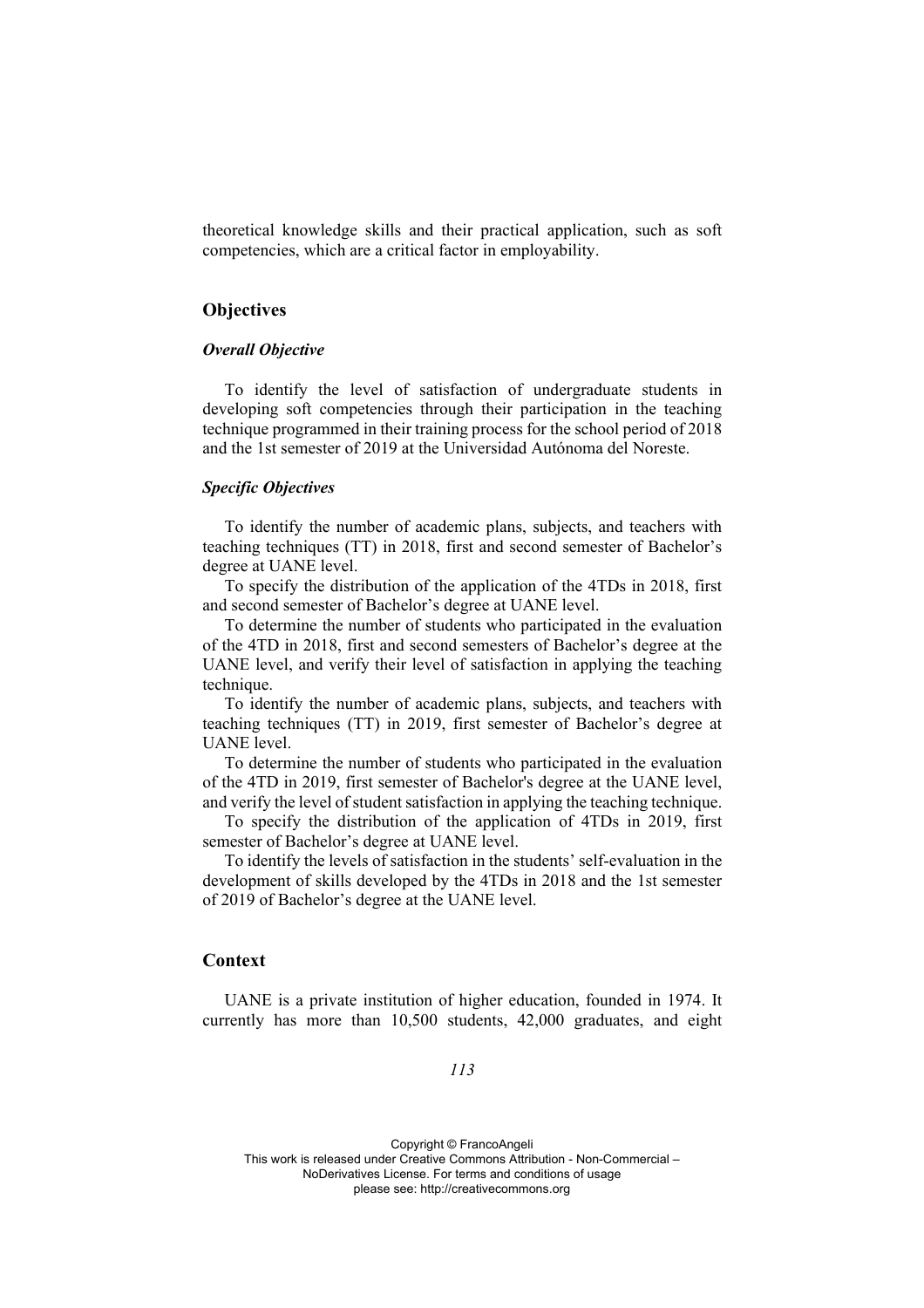campuses with high school, undergraduate, graduate, and online education programs.

This proposal for the application and research of 4 teaching techniques (4TD) in the training process originates to promote life skills and employability in undergraduate students, according to current requirements.

From 2006, the 4TD was linked to the curriculum, and from that moment the student must take 2 subjects with technique in each semester.

# **Method**

# *Type of Investigation*

It is a mixed, descriptive, longitudinal, applied, non-experimental investigation. This study only presents quantitative data analysis.

The study population comprises students attending each semester of every major degree. For this work, the analysis of the 1st and 2nd semester of 2018 and the 1st semester of 2019 are presented on levels of student satisfaction in self-evaluations and applying the teaching technique.

#### *Procedure and Instruments to Collect Information*

At the end of each module, students from all majors are invited to evaluate electronically the application of the teaching technique in which they participated. Three evaluation instruments are used however, in this study, we only consider two of them:

- Student Self-Evaluation Instrument;
- Student Satisfaction Instrument;
- Data processing and analysis.

The following Table 1 Types of analysis shows the instrument to be processed and the type of analysis to be performed.

*114*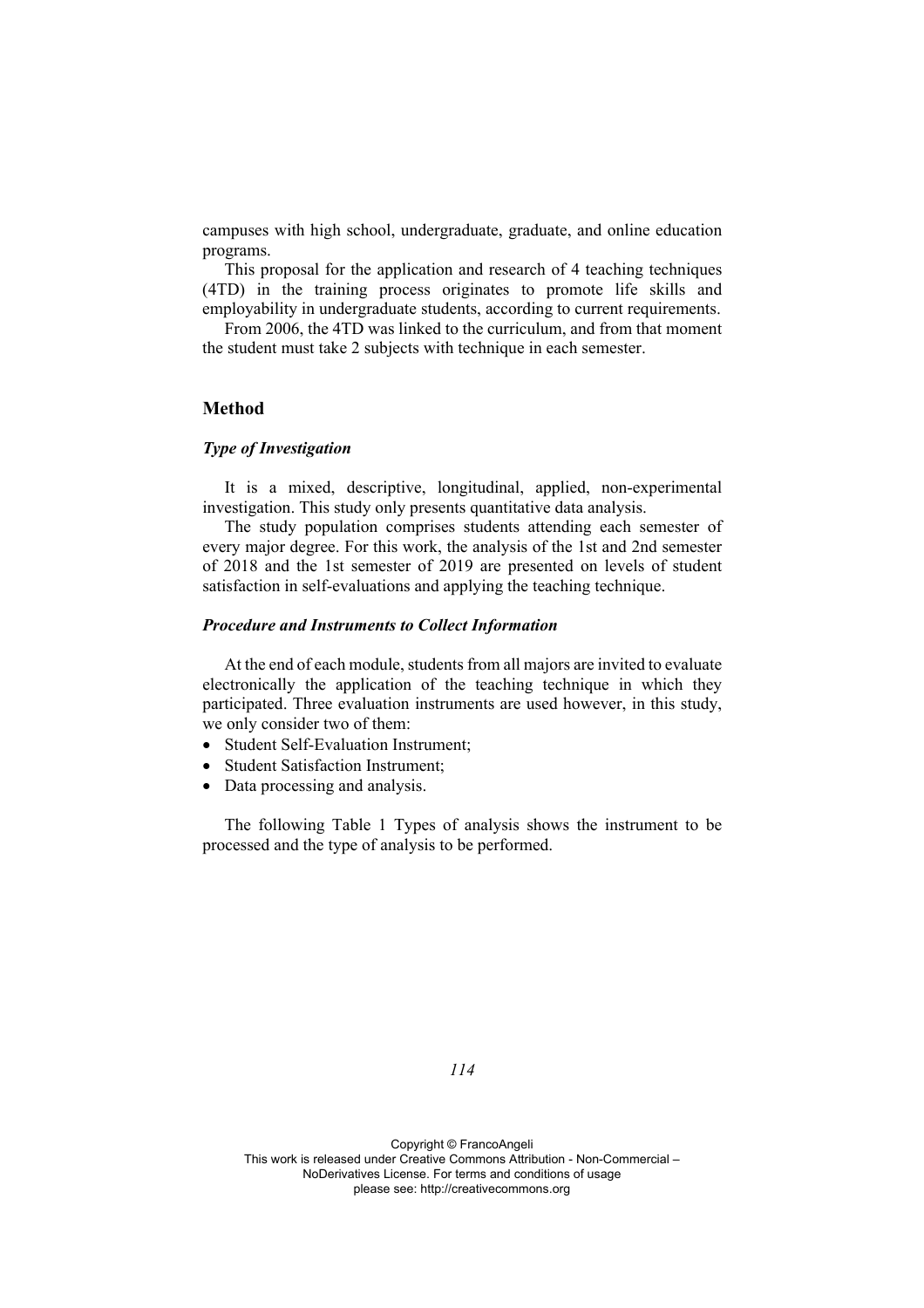| <b>Instrument</b>                                                                                                                                        | Objective                                                                                                                                  | <b>Scale</b>                                                                                                                                                                                                                   | <b>Analysis Type</b>                                                                                                                                                                                                                                                                                                                                                                                                                                                                                                                                                                           |
|----------------------------------------------------------------------------------------------------------------------------------------------------------|--------------------------------------------------------------------------------------------------------------------------------------------|--------------------------------------------------------------------------------------------------------------------------------------------------------------------------------------------------------------------------------|------------------------------------------------------------------------------------------------------------------------------------------------------------------------------------------------------------------------------------------------------------------------------------------------------------------------------------------------------------------------------------------------------------------------------------------------------------------------------------------------------------------------------------------------------------------------------------------------|
| Student Self-<br>Evaluation<br>Instrument (SE)<br>that applies the<br>teaching<br>technique: CL,<br>CM, PBL, or POL.                                     | To get to<br>know the<br>student's<br>perception of<br>the<br>development<br>of their skills<br>at the end of<br>the module.               | Ordinal with<br>values between<br>1 and 10, where<br>1 is the lowest<br>score and 10 is<br>the highest,<br>divided into 4<br>levels for<br>analysis:                                                                           | Number<br>of<br>groups<br>that<br>evaluated the teacher in each<br>of the instruments in a critical<br>area, by period, campus, and<br>teaching<br>technique<br>with<br>comparative bar graph.<br>Number of groups that, on<br>average, evaluated any of the<br>questions on the instruments<br>in a critical area, by period,<br>and<br>teaching<br>campus,<br>technique.<br>Percentage of groups that, on<br>average, evaluated any of the<br>questions on the instruments<br>in a critical area, by period,<br>teaching<br>and<br>campus,                                                   |
| Student<br>Satisfaction<br>Instrument (SS)<br>regarding the<br>teacher's<br>performance<br>applies the<br>teaching<br>technique: CL,<br>CM, PBL, or POL. | To detect and<br>provide<br>feedback to<br>the teacher in<br>behaviors that<br>can be<br>improved and<br>that the<br>technique<br>demands. | Ordinal with<br>values between<br>1 and 4, where<br>students answer<br>1 if they feel<br>satisfied and 4 if<br>they are<br>dissatisfied with<br>the teacher's<br>performance,<br>divided into<br>three levels for<br>analysis: | technique.<br>of<br>Number<br>groups<br>that<br>each<br>of<br>evaluated<br>the<br>questions of the instruments<br>in a critical area, by period<br>and teaching technique.<br>Detecting opportunity areas<br>by period of each of the<br>questions on the instruments<br>according to the number of<br>groups that evaluated any of<br>the questions in a critical<br>area.<br>Serial graphs of the averages<br>of the evaluations carried out<br>in the SE instrument by<br>and technique<br>period<br>to<br>review<br>the<br>teacher's<br>evolution when applying the<br>teaching technique. |

# **Results**

In Table 2 General data 2018, the number of academic programs, subjects and teachers with 4TD are presented, with the levels of satisfaction in the self-evaluation of students about the development of cognitive skills and soft competencies for their participation in the application of the Teaching

# *115*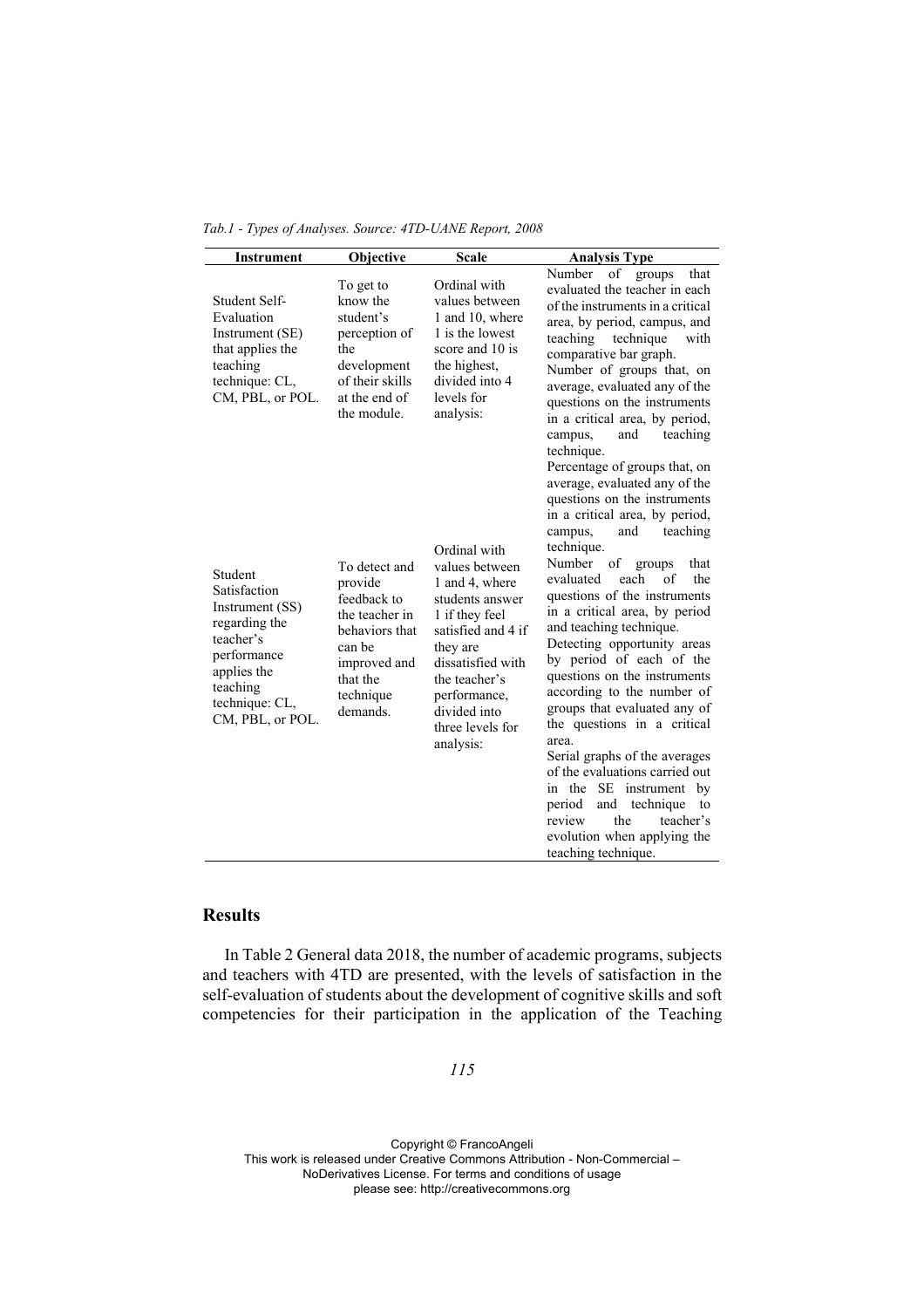Technique programmed for their subject during the 1st and 2nd semester of Bachelor's degree at UANE level in 2018.

*Tab. 2 - General Data 2018. Source: Authors' elaboration* 

| <b>UANE</b><br>$-2018$ | Academic<br>Programs | Evaluated<br><b>Subjects</b><br>with TT | applied TT | student's self-<br>Average<br>evaluation in developing<br>Teachers who cognitive skills and soft<br>competencies developed by<br>their participation in the<br>corresponding TT. |
|------------------------|----------------------|-----------------------------------------|------------|----------------------------------------------------------------------------------------------------------------------------------------------------------------------------------|
|                        | 77                   | 314                                     | 118        | Q                                                                                                                                                                                |

In the students' satisfaction self-evaluation regarding the development of their cognitive and soft skills thanks to their participation in the corresponding TT, the average of the two semesters is 9, which implies a very high level of satisfaction (Tab. 3).

*Tab. 3 - Teaching Technique and Skills to Develop, presents the skills that each technique fosters* 

| <b>Skills to Promote with CL</b> |                                | Attitudes and Values to        |  |
|----------------------------------|--------------------------------|--------------------------------|--|
|                                  |                                | <b>Promote with CL</b>         |  |
| Conflict resolution.             | Commitment.                    | Respect for others.            |  |
| To reason creatively.            | Critical thinking.             | Tolerance for diversity and    |  |
| Decision-making.                 | Accepting commitments.         | plurality.                     |  |
| Emotional<br>tension             | Listening.                     | Loyalty towards decisions      |  |
| management.                      | Handling information           | made.                          |  |
| Trust.                           | technologies.                  | Civility.                      |  |
| Learning to negotiate.           | Self-confidence.               | Justice.                       |  |
| Empathy.                         | Self-regulation.               | Solidarity.                    |  |
|                                  |                                | Fellowship.                    |  |
|                                  |                                | Friendship.                    |  |
| <b>Skills to Promote with CM</b> |                                | Attitudes and Values to        |  |
|                                  |                                | <b>Promote with CM</b>         |  |
| Identifying and defining a       | Creativity when generating     | Becoming familiar with the     |  |
| problem.                         | diverse solutions.             | information, taking an active  |  |
| Identifying<br>information       | Oral expression: Presenting    | role, self-motivation (self-   |  |
| needs.                           | position<br>with<br>their      | confidence<br>and<br>trusting  |  |
| Analyzing<br>information,        | arguments.                     | others), and responsibility.   |  |
| discriminating,                  | Writing properly (coherent     | Following<br>code<br>of<br>a   |  |
| synthesizing.                    | ideas, spelling, and writing). | conduct.                       |  |
| Proposing solutions.             | Identifying key learning       | Tolerance and<br>respect       |  |
| Critical<br>thinking             | points.                        | towards different opinions.    |  |
| (supporting ideas).              | Handling<br>information        | Listening carefully<br>and     |  |
| Discussing<br>personal           | technologies.                  | analytically.                  |  |
| reflections.                     | Time management                | Proactive<br>and<br>purposeful |  |
| Fixing errors.                   | Social<br>and<br>interpersonal | attitude.                      |  |
|                                  | skills.                        |                                |  |

*116*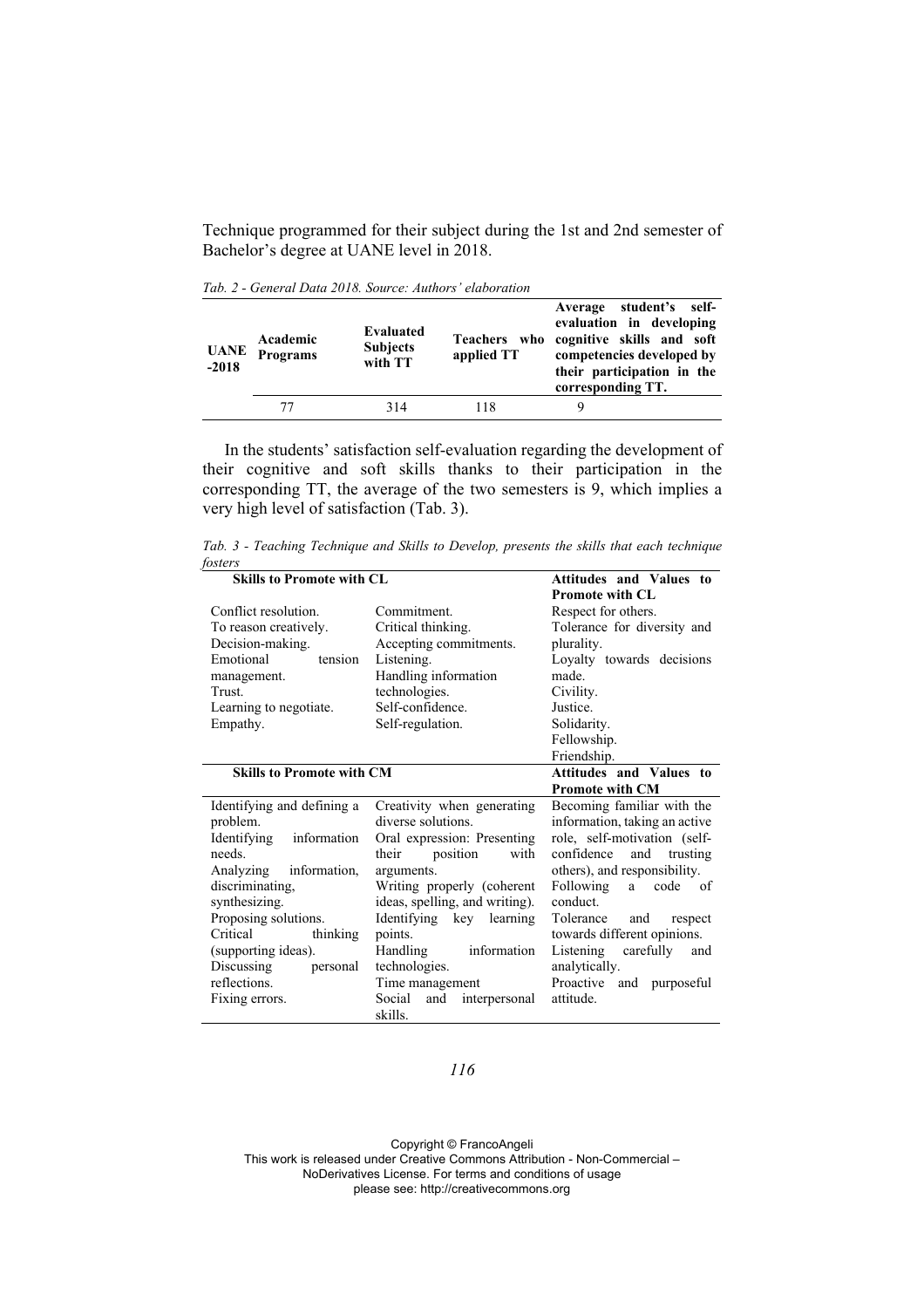| Differentiate<br>facts<br>and<br>opinions                                                                                                                                                                                                                                                             |                                                                                                                                                                                                                                                                                                     | Collaborative attitude (sharing)<br>their learning, ensuring the<br>understanding of<br>others.<br>awareness that personal actions<br>affect the rest of the team).<br>Responsibility for one's own<br>learning.<br>Recognizing others' good<br>ideas. |
|-------------------------------------------------------------------------------------------------------------------------------------------------------------------------------------------------------------------------------------------------------------------------------------------------------|-----------------------------------------------------------------------------------------------------------------------------------------------------------------------------------------------------------------------------------------------------------------------------------------------------|--------------------------------------------------------------------------------------------------------------------------------------------------------------------------------------------------------------------------------------------------------|
| <b>Skills to Promote with PBL</b>                                                                                                                                                                                                                                                                     |                                                                                                                                                                                                                                                                                                     | Attitudes and Values to<br><b>Promote with PBL</b>                                                                                                                                                                                                     |
| Identifying a problematic<br>situation.<br>Defining a problem.<br>Stating hypotheses.<br>Planning activities<br>to<br>solve the problem<br>Gathering<br>information<br>from different sources,<br>discriminating<br>information, selecting<br>what is important.<br><b>Skills to Promote with POL</b> | Communicating, persuading<br>with arguments.<br>Proposing solutions, evaluating<br>benefits and consequences.<br>information<br>Handling<br>technologies.<br>Communicating in writing<br>through a report.<br>Presenting solutions to the<br>problem.<br>Analyzing and synthesizing<br>information. | Tolerance<br>and<br>respect<br>towards different opinions.<br>Listening carefully<br>and<br>analytically.<br>Proactive and purposeful<br>attitude.<br>Collaborative attitude.<br>Responsibility for one's own<br>learning.<br>Attitudes and Values to  |
|                                                                                                                                                                                                                                                                                                       |                                                                                                                                                                                                                                                                                                     | <b>Promote with POL</b>                                                                                                                                                                                                                                |

| Problem-solving.          | Metacognitive skills (for      | Social skills related to group |
|---------------------------|--------------------------------|--------------------------------|
| Learning complex ideas    | example self-direction, self-  | work and negotiation and       |
| and skills in realistic   | evaluation).                   | conflict management.           |
| settings.                 | Associating<br>cognitive,      | Collaborative work.            |
| Discussing ideas.         | social, emotional,<br>and      | Own initiative.                |
| Designing plans<br>and    | personal goals with real life. | Persistence.                   |
| experiments.              | Skills for life: Conducting a  | Autonomy.                      |
| Collecting and analyzing  | meeting, making plans,         | Defending their position       |
| data.                     | using a budget.                | before others.                 |
| Establishing conclusions. | Technological skills: Using    | Establishing<br>a<br>non-      |
| Communicating their       | making<br>software,            | competitive and supportive     |
| ideas and discoveries to  | measurements.                  | climate for students.          |
| others.                   | Skills<br>for<br>cognitive     | Involving peers who usually    |
| Managing information      | processes: Decision making,    | do not participate.            |
| sources.                  | critical thinking, problem-    | Love for learning.             |
| available<br>Managing     | solving.                       |                                |
| resources, such as time   | Personal<br>skills:<br>Setting |                                |
| and materials.            | goals, organizing tasks, time  |                                |
| "Learning to learn" (for  | management.                    |                                |
| example: taking notes,    |                                |                                |
| questioning, listening).  |                                |                                |
| Integrating concepts      |                                |                                |
| across different subject  |                                |                                |
| areas and concepts.       |                                |                                |

# *117*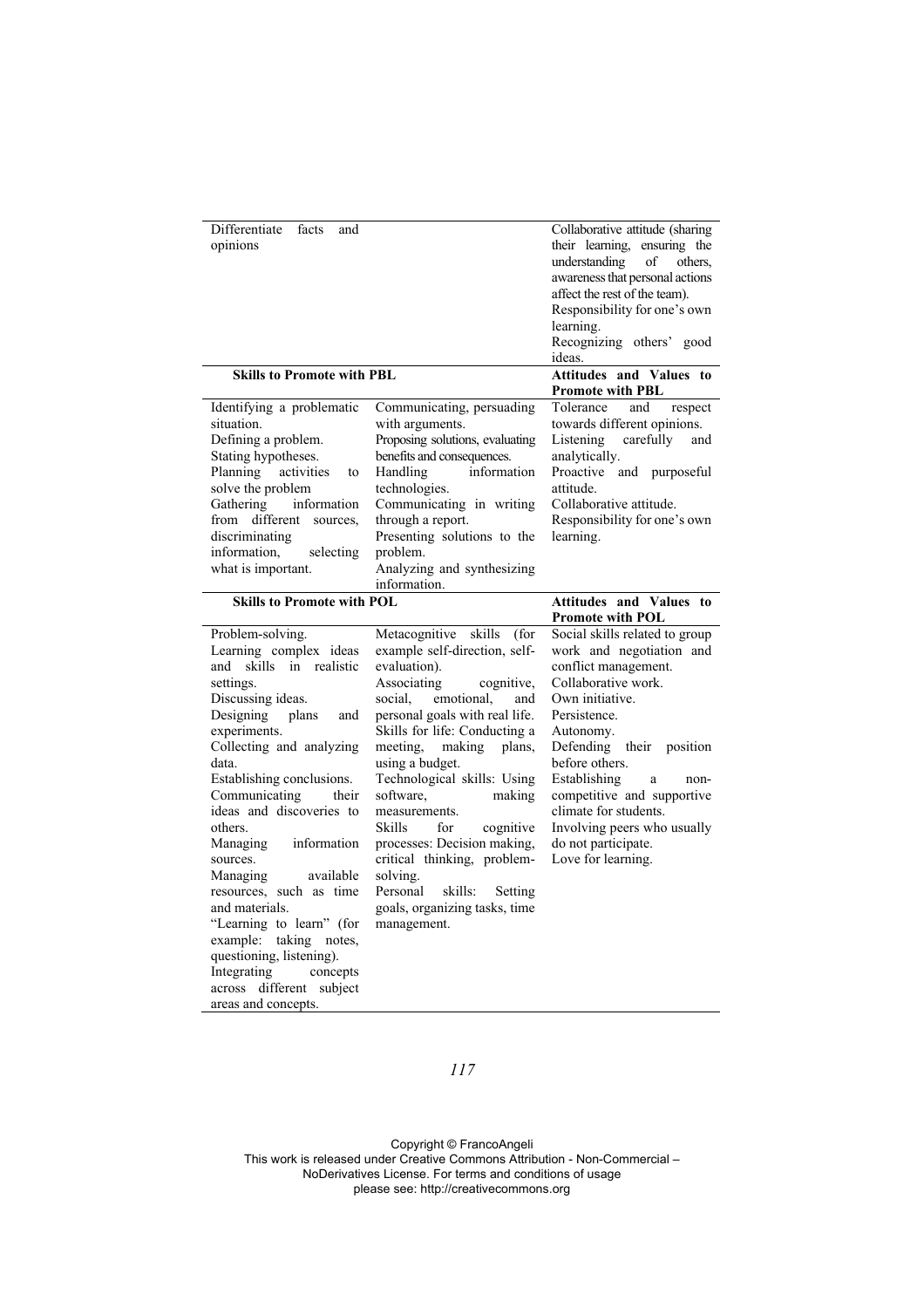We can observe the distribution of the 314 4TD applications in 2018, during the 1st and 2nd semester of Bachelor's degrees at UANE level, in Table 4 Distribution of 4TD-2018.

*Tab. 4 - Distribution of 4TD-2018. Source: Authors' elaboration* 

| <b>UANE-</b> | CL  | CМ  | <b>PBL</b> | POL |  |
|--------------|-----|-----|------------|-----|--|
| 2018         | 32% | 21% | 42%        | 5%  |  |

In this same period, 2,646 students participated in the evaluation of the 4TD. Table 5 Level of Student Satisfaction in 2018, presents the results of their level of satisfaction with the application of the technique.

*Tab. 5 - Level of Student Satisfaction. Source: Own elaboration*

Nivel de satisfacción de los alumnos de licenciatura del 1° y 2° semestre-2018 a nivel sistema UANE. 2646 evaluaciones de alumnos participantes en 4TD.



Table 6 General Data 1st semester-2019, presents the number of academic programs, subjects, and teachers with the 4TDs, as well as the levels of satisfaction in the student self-evaluation about the development of cognitive skills and soft competencies becasuse of their participation in the application of the teaching technique programmed for their subject corresponding to the school period of the 1st semester 2019.

*Tab. 6 - General Data. 1st semester-2019. Source: Authors' elaboration* 

| EJ-<br>201 | Academic<br><b>Programs</b> | Evaluated<br>Subjects with<br>TТ | Teachers who<br>applied TT | Average student self-evaluation in<br>the development of cognitive skills<br>and soft competencies developed<br>because of their participation in<br>the corresponding TT. |
|------------|-----------------------------|----------------------------------|----------------------------|----------------------------------------------------------------------------------------------------------------------------------------------------------------------------|
|            | 29                          | 103                              | 34                         |                                                                                                                                                                            |

#### *118*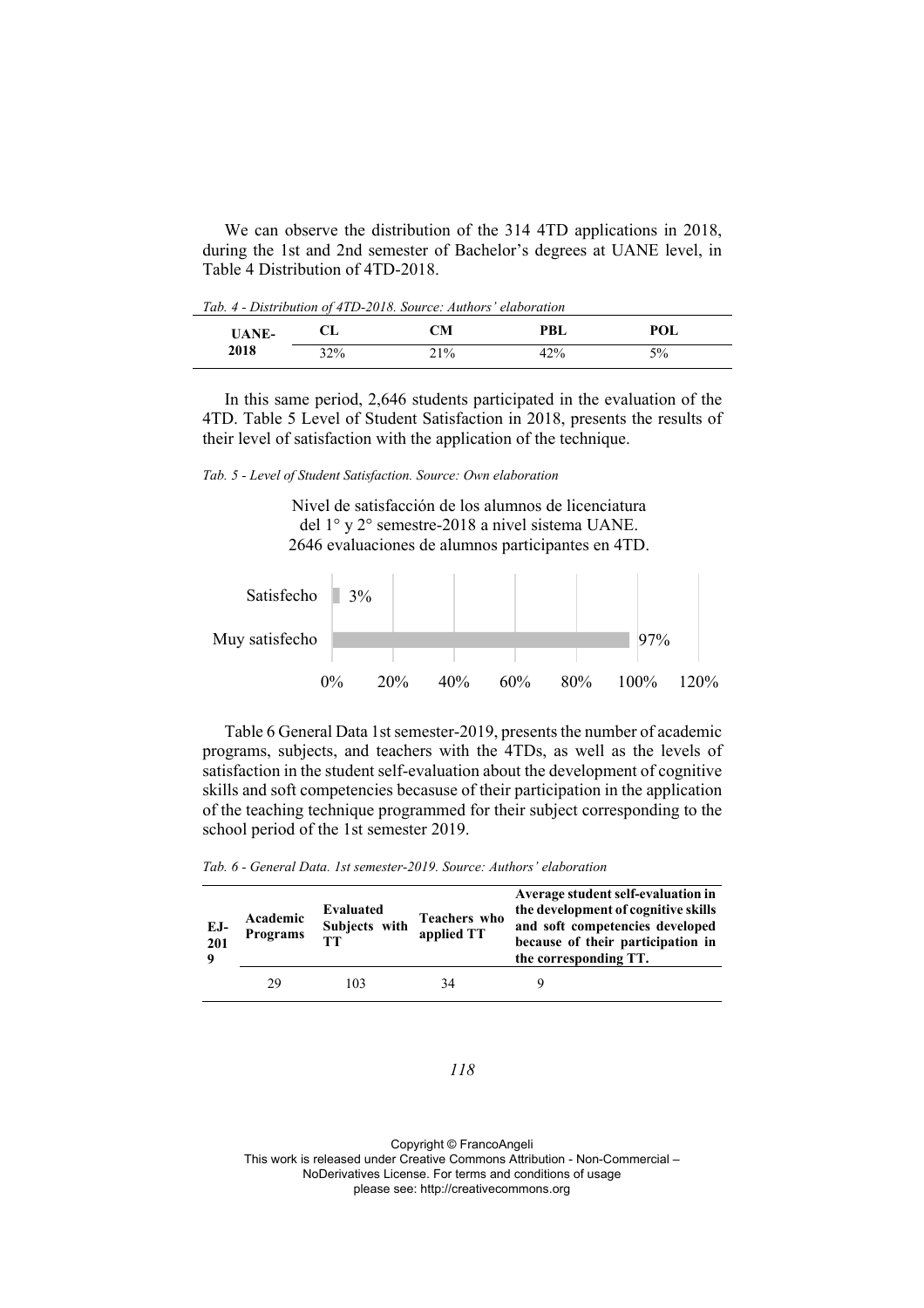The average self-evaluation of students on developing their cognitive skills and soft competencies with the TD corresponding to the 1st semester 2019 is 9.

Table 7 Distribution of 4TD, 1st semester 2019, shows the distribution of the 103 4TD applications in the 1st semester of 2019 in Bachelor's degree at UANE level.

*Tab. 7 - Distribution of 4TD, 1st semester 2019. Source: Authors' elaboration* 

| EJ-2019 | CL  | CМ  | PBL | POL   |  |
|---------|-----|-----|-----|-------|--|
|         | 34% | 17% | 45% | $5\%$ |  |

One thousand four hundred fifteen (1,415) students participated in the evaluation of the 4TD applied in the 1st semester-2019. Table 8 Level of Student Satisfaction in the 1st Semester 2019, presents the results of their evaluation in terms of their level of satisfaction with the application of the teaching technique.

*Tab. 8 - Level of Student Satisfaction in the 1st Semester of 2019. Source: Authors' elaboration* 

> Nivel de satisfacción de los alumnos de licenciatura del 1° semestre-2019 a nivel sistema UANE. 1415 evaluaciones de alumnos participantes en 4TD



# **Conclusions**

The academic model of the UANE is distinguished by the intensive modular system that consists of taking 3 subjects every 6 weeks, which promotes the concentration of the student in that intensive academic burden in addition to working under pressure and stress which enables him for job insertion. On the other hand, the academic model integrates the pedagogical model, which highlights the application of 4TD in the training of students.

To determine the application of 4TD in the training of students, the UANE analyzed: its contribution to the fulfillment of the institutional

*119*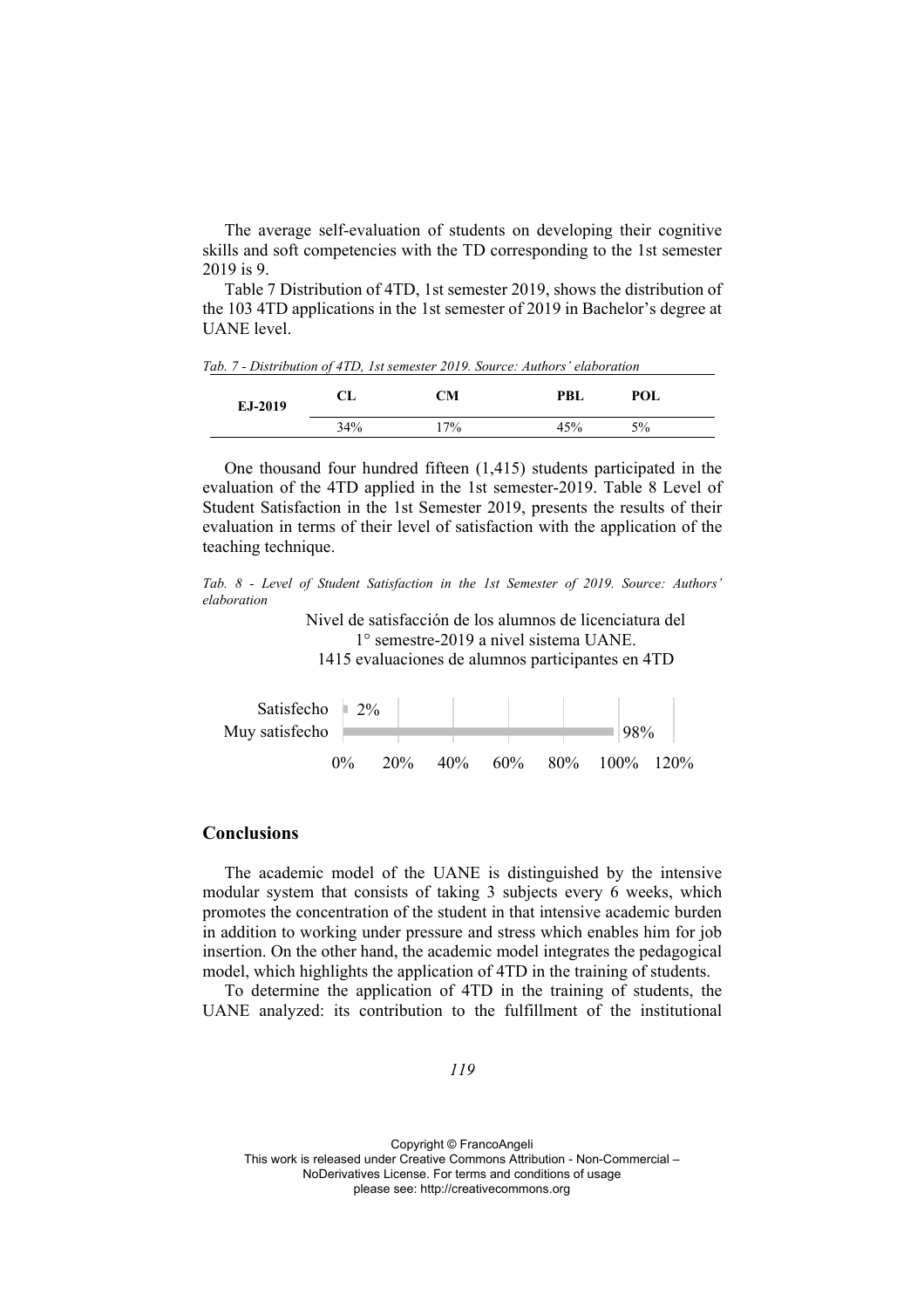mission and vision and the educational model, the institutional budgetary capacity and human resources to continuously train teachers in the methodology of each of the teaching techniques, having an incentive for teachers who apply the technique and meet the established criteria, developing the corresponding electronic evaluation software to generate biannual information that would allow identifying opportunity areas thus maintaining a process of continuous improvement.

*4TD Impact*: from 2006, 4TD are linked to the curriculum, therefore, key subjects are selected, for each college career, to apply 2TD per semester. The population of students benefited at the undergraduate level with the application of 4TD, is of all graduates since 2006 to date, in addition to the students who are currently in training at the university.

*Applicability and Sustainability*: This project is fully applicable and sustainable at the Universidad Autónoma del Noreste, due to its integration at the curricular level and the academic model; the full interest and institutional commitment to achieve the integral development of the students, through the application of 4TD; having continuous information to assess progress in their training and development of soft and hard skills that promote employability, which is verified through the Student Satisfaction Survey, in which they express their feelings about the changes they perceive in their relational and cognitive structure through experiencing the application of each of the 4TDs, according to the subject and semester they attend.

*Possibilities of replicating*: It is advisable to consider the time required for 4TD teacher training, peer monitoring and observation. As well as the budget for implementation considering the economic incentive once they meet all the requested criteria.

They can be replicated in any educational context, based on teacher training and according to each educational institution's guidelines and requirements.

In the student self-evaluation in 2018 and the 1st semester of 2019, they express that they feel that their skills, both cognitive and social are strengthened, rating their development with an average of 9. This implies that it is an excellent strength and a very good indicator of the performance of the teacher who fosters the development of student skills, all of which gives relevance to the project.